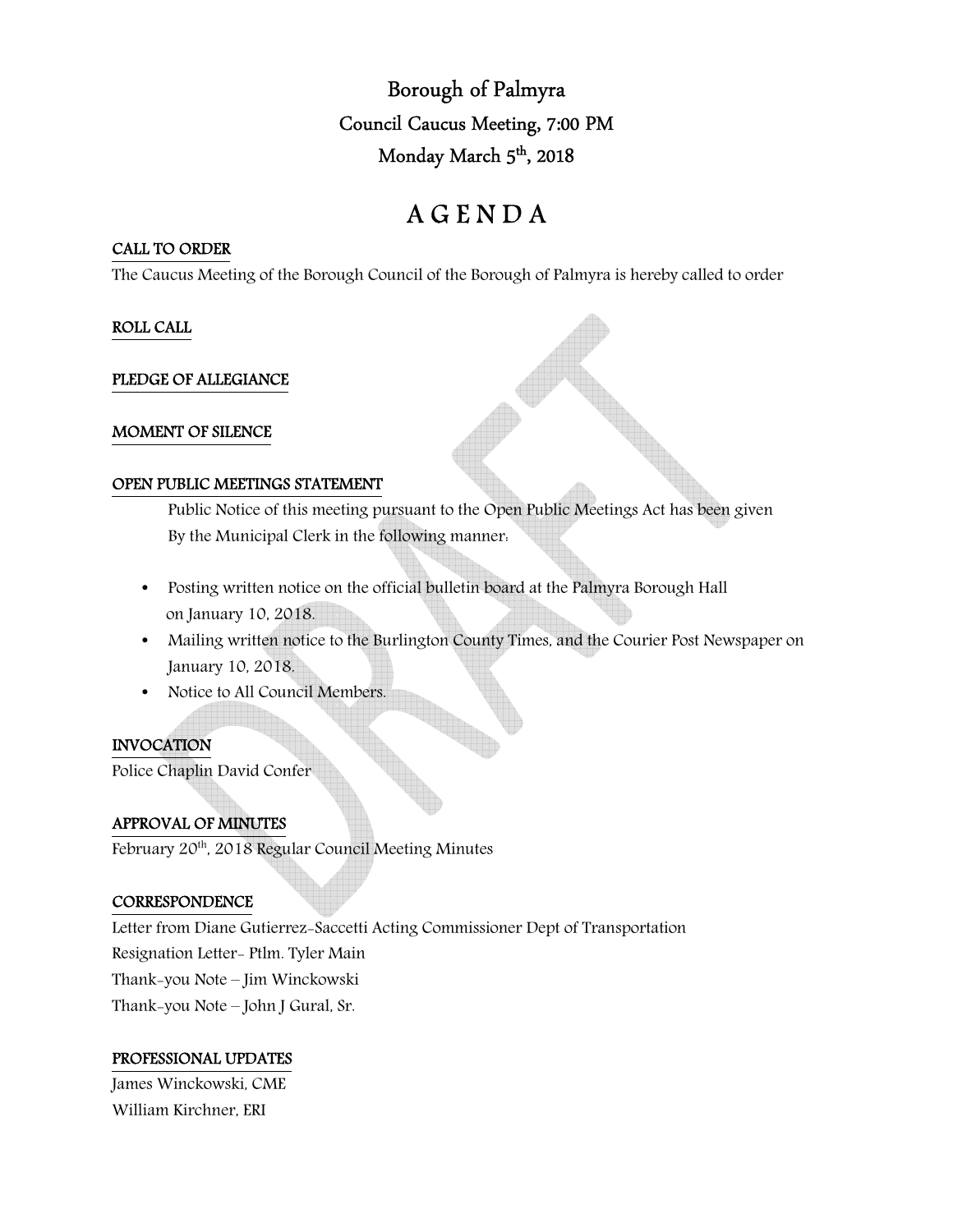## PRESENTATIONS

Erin Nooney, Burlington County Senior Wetlands Specialist George Softly, Mosquito Squad of Mount Laurel & Greater Washington Twp. William Kirchner – Temple Blvd and 2018 Road Program

## PUBLIC PORTION

This public portion is for discussion on professional updates, resolutions and ordinances listed on the agenda. Please sign in and state your name and address for the record. Council will give all comments appropriate consideration. Each citizen will be allotted up to five (5) minutes to speak, in order to allow everyone an opportunity to ask questions and express their opinions or concerns. Please direct all comments to the Mayor. Each citizen may only speak once during each public portion.

## RESOLUTIONS Consent Agenda

Resolution 2018-75 and Resolution 2018-99 to Resolution 2018-XX will be enacted as a single motion, if any resolution needs additional discussion it will be removed from the consent agenda and voted on separately.

- Resolution 2018–75, Resolution Authorizing Mayor Michelle Arnold to Execute the Agreement with the Burlington County Department of Public Works, Division of Mosquito Control
- Resolution 2018-99, Resolution of Support from Local Governing Body Authorizing the Sustainable New Jersey Grant Application
- Resolution 2018-100, Resolution Awarding Contract Change Order #1 to New Jersey Business Systems, Inc. for Equipment and the Installation of Security Camera Equipment per their Proposal Dated 02/05/2018 in the Amount of \$31,141.00 Under NJBS State Wireless Contract 83899 and Utilizing Capital Funds.
- Resolution 2018–101, Resolution Awarding a Contract Change Order #1 to SHI International Corp, for the Purchase of Equipment and Warranty for the Security Camera System per the proposal dated January 22, 2018 in the amount of \$4,793.54

# DISCUSSION ITEMS

#### NEW Business

- Sunday hours for alcoholic beverage sales
- Get well, condolence, etc., flowers & fruit baskets
- Housing Rehab contractor's pay-to-play requirements
- New Jersey Division of Fire Safety Fee increases 29% all fees

#### Old Business

- Fire Department- Junior Members Ordinance for review
- 2016 Municipal Park Development Program Grant for Band Shell/Grove Park Project final design required

#### ADMINISTRATOR'S REPORT

• DVRPC Smart Growth Grant Program – mandatory information workshop 3/13/2018